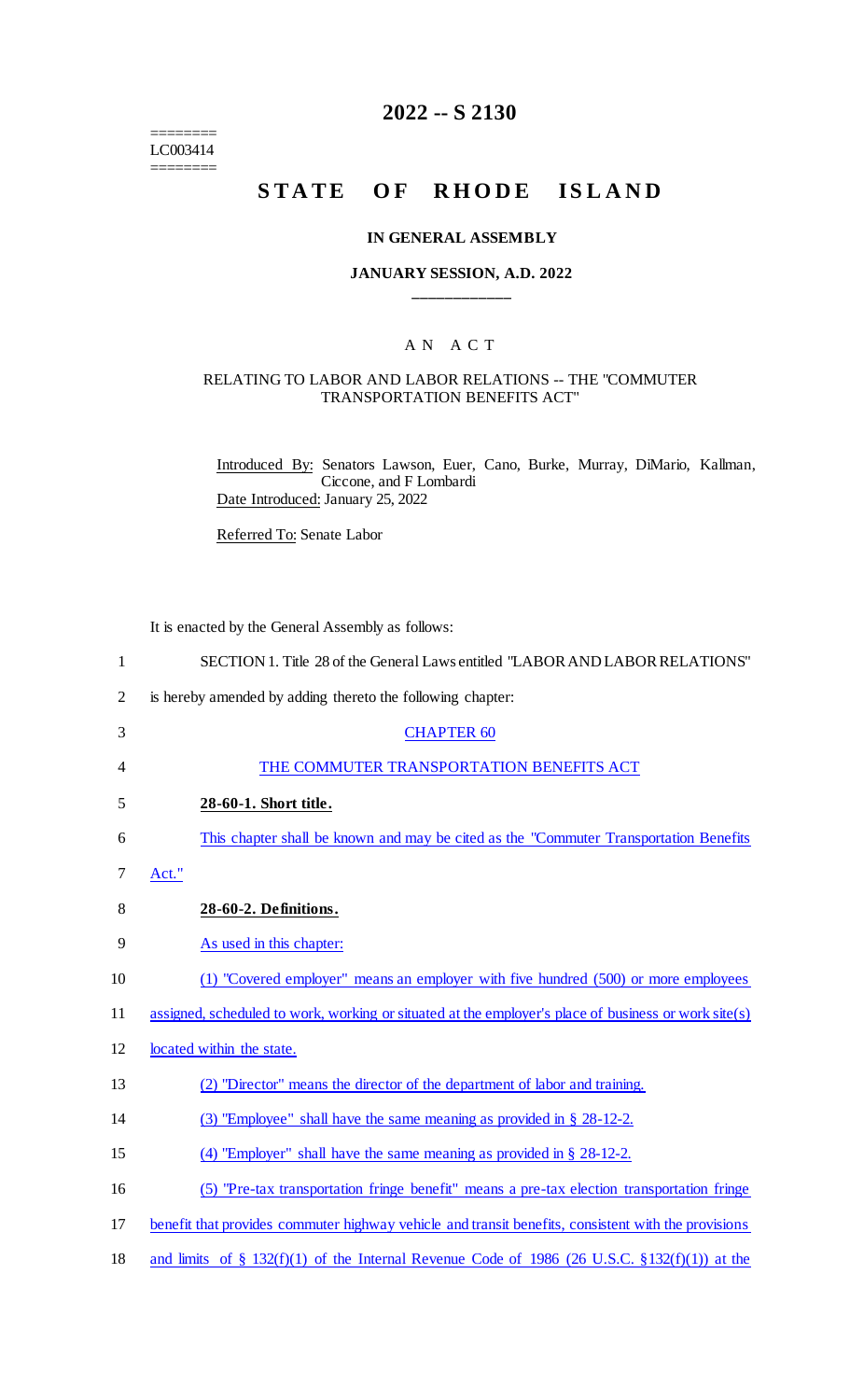maximum benefit levels allowable under federal law, to be deducted for those programs from an employee's gross income pursuant to § 132(f)(2) of the Internal Revenue Code of 1986 (26 U.S.C. § 132(f)(2)). (6) "Transit pass" means a pass for travel by bus or vehicle operated by the Rhode Island public transit authority (RIPTA). **28-60-3. Commuter employee transportation benefit.**  (a) Except as provided in subsection (b) of this section, every covered employer with five 8 hundred (500) or more employees shall offer employees at least one of the following benefit programs: (1) A pre-tax transportation fringe benefit program that provides commuter transit benefits consistent with § 132(f)(1) of the Internal Revenue Code of 1986 (26 U.S.C. § 132(f)(1)) at the maximum benefit levels allowable under federal law, to be deducted from an employee's gross income pursuant to § 132(f)(2) of the Internal Revenue Code of 1986 (26 U.S.C. § 132(f)(2)); (b) Subsection (a) of this section shall not apply to: (1) The government of the United States; (2) The state of Rhode Island including any office, department, agency, authority, institution, association, society or other body of the state; 18 (3) Any local government or entity; 19 (4) Any group of employees covered by a collective bargaining agreement in effect on January 1, 2023, until the expiration of the collective bargaining agreement; or (5) Any employer who has demonstrated to the satisfaction of the director that the offering of such benefits would result in a severe financial hardship for the employer. **28-60-4. Rules and regulations.**  24 The director shall promulgate rules and regulations as he or she deems necessary to effectuate the provisions of this chapter. **28-60-5. Civil penalty.**  Any employer found to be in violation of the provisions of this chapter shall be liable for a civil penalty of not less than one hundred dollars (\$100) and not more than two hundred fifty dollars (\$250) for a first violation. An employer shall have ninety (90) days to offer a pre-tax transportation fringe benefit before the civil penalty is imposed. After ninety (90) days, each additional thirty (30) day period in which an employer fails to comply with the provisions of this chapter shall constitute a subsequent violation and a civil penalty of two hundred fifty dollars (\$250) shall be imposed for each subsequent violation. A civil penalty shall not be imposed on any 34 single employer more than once in any thirty (30) day period.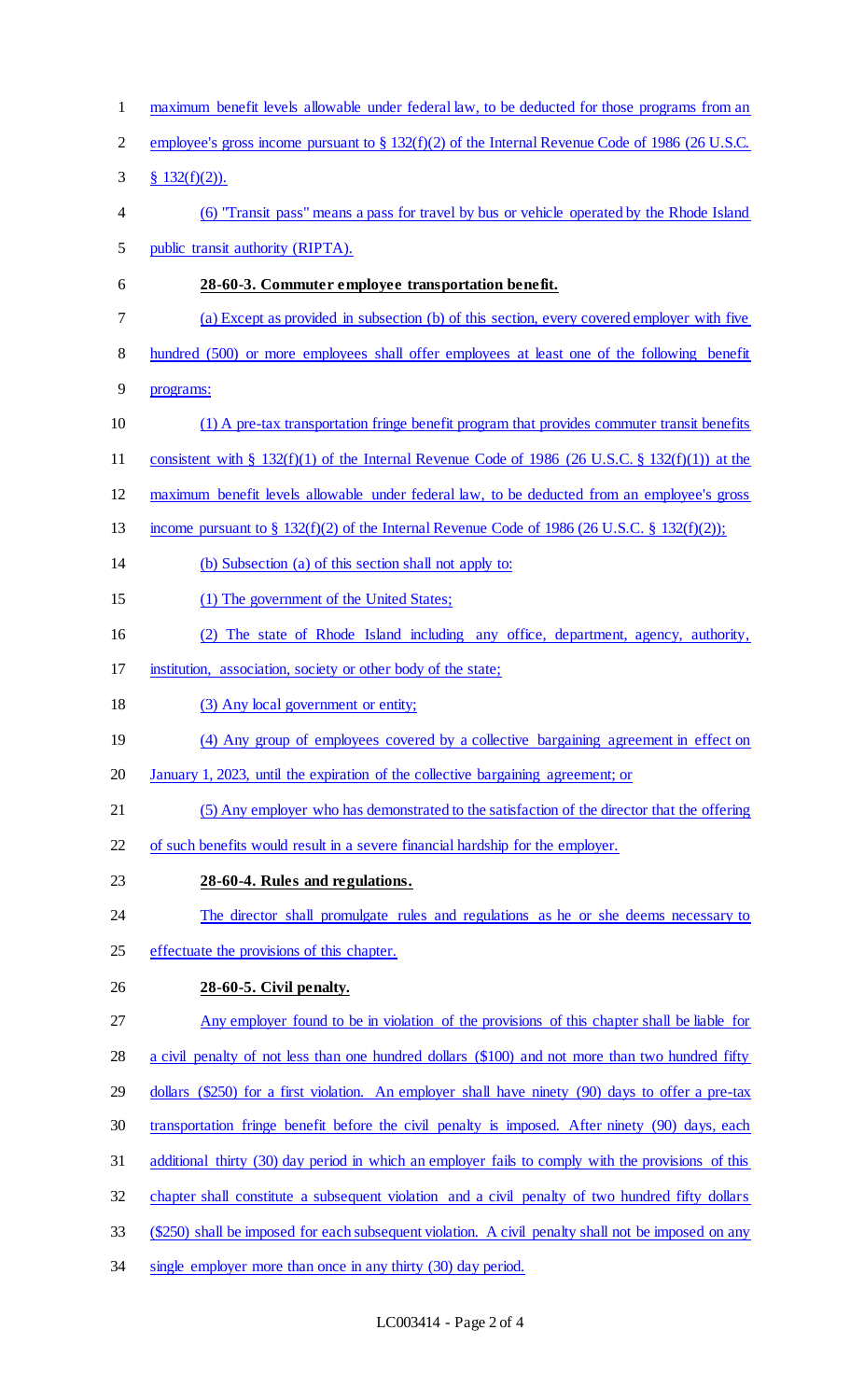## 1 **28-60-6. Public awareness campaign.**

- 2 The department of transportation, in conjunction with the department of labor and training,
- 3 shall conduct a public awareness campaign encouraging the public to contact employers about
- 4 commuter transportation benefits.
- 5 SECTION 2. This act shall take effect on January 1, 2023.

======== LC003414 ========